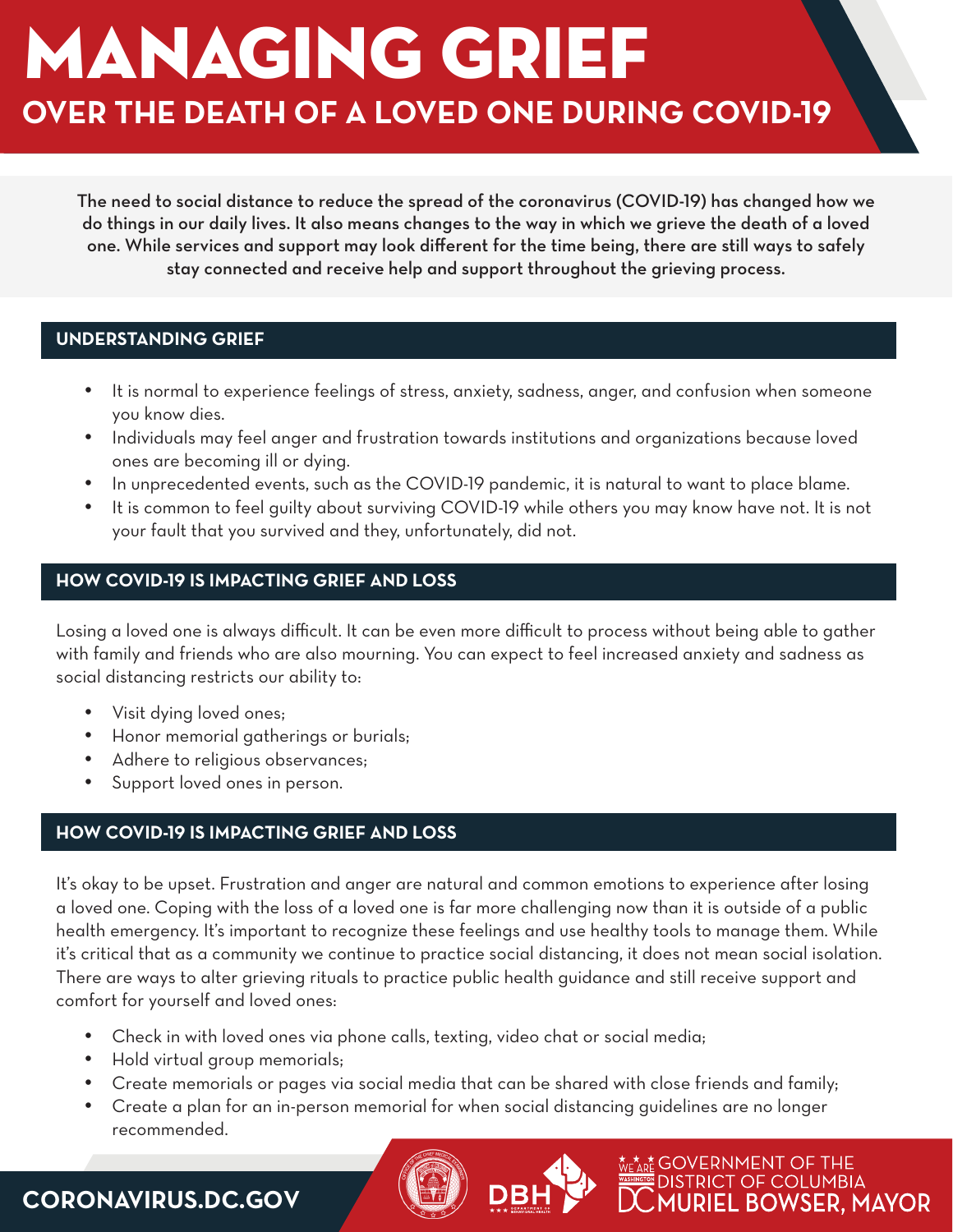# **MENTAL HEALTH SUPPORT**

- The Department of Behavioral Health (DBH) has established a 24/7 Mental Health Hotline at 1-888-793-4357 for individuals coping with grief or experiencing stress and anxiety related to coronavirus COVID-19. This 24-hour, seven-day-a-week line is staffed by professionals who can refer a caller to immediate help or ongoing care. **For families experiencing the loss of a loved one related to COVID-19, call the hotline to:**
	- o get grief counseling;
	- o learn about DBH services including mental health support services and substance use disorder services;
	- o learn about early interventions and behavioral health services for children and youth;
	- o determine whether to seek ongoing mental health support.
- The Mental Health Hotline at 1-888-7WE-HELP or 1-888-793-4357 is the easiest way to get connected to services provided by the Department of Behavioral Health and its certified providers.
- Residents over 60 years of age can contact the Department on Aging and Community Living's Talk Line by calling 202-724-5626 Mondays through Fridays from 8 a.m. to 5 p.m.

#### **DECEDENT HANDLING AND MORTUARY AFFAIRS**

#### **If your loved one has passed away from COVID-19 within the District of Columbia:**

- He/she will be transported to the DC Office of the Chief Medical Examiner (OCME).
- • A DC Medical Examiner will certify the death of your loved one.
- Please contact a funeral home to initiate the funeral arrangements.
- The legal next of kin will be required to sign an *Authorization to Release* a Body form and the funeral director will provide you with the form. The funeral director will fax the completed form to the OCME.
- Once the form is received, OCME will contact the funeral director to arrange for the transfer of your loved one to the funeral home.
- • Once you have initiated the arranges with a funeral home, OCME and the funeral director will work together. You do not need to contact OCME.
- • We encourage families to make final arrangements within **5 days** of the death of a loved one. If for any reason, you have a problem making final arrangements, please let the OCME know as soon as possible so that we may offer assistance. If you have any questions regarding the handling of your loved one, please dial **202-698-9000 and select option 1.**

#### **BURIAL ASSISTANCE**

## **What does the burial assistance program provide?**

The Burial Assistance Program provides a maximum of \$1,000 towards the cost of a burial or \$650 towards the cost of a cremation. Assistance is provided if the deceased is determined eligible and the total cost of the burial or cremation is no more than \$2,000. The total cost of a burial for a deceased person requiring an oversized casket cannot exceed \$3,000. Burial Assistance payments are made directly to the contract funeral home selected by the decedent's next of kin.

> ᡣᡮᡢ**ᡷ** GOVERNMENT OF THE **DISTRICT OF COLUMBIA**

> > 1URIEL BOWSER. MAYOR

**CORONAVIRUS.DC.GOV**